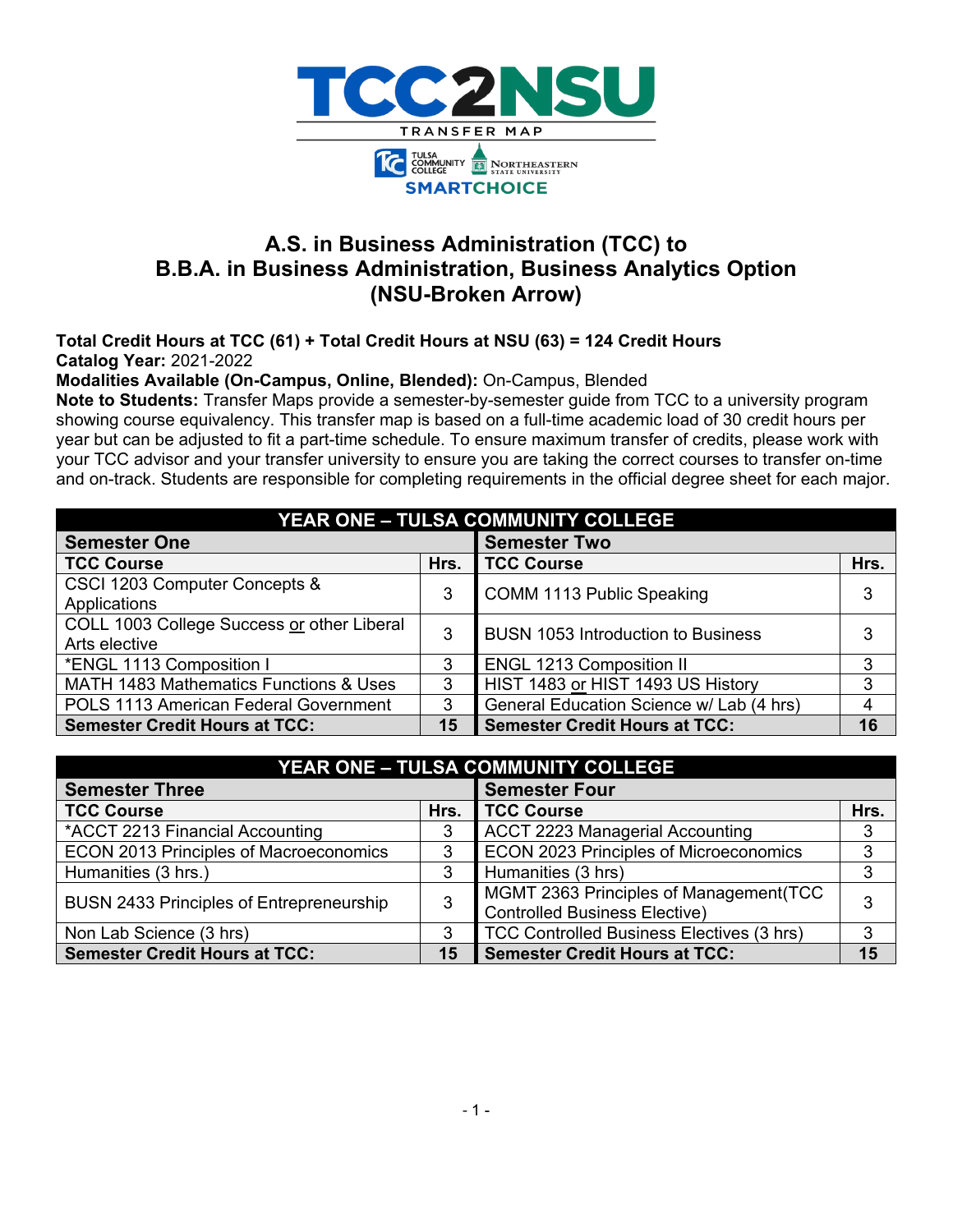

#### **YEAR THREE – NORTHEASTERN STATE UNIVERSITY**

| <b>Semester Five</b>                      |      | <b>Semester Six</b>                     |      |
|-------------------------------------------|------|-----------------------------------------|------|
| <b>NSU Course</b>                         | Hrs. | <b>NSU Course</b>                       | Hrs. |
| <b>BADM 3933 Business Statistics</b>      | 3    | BADM 3253 Management Analysis & Control | 3    |
| FIN 3213 Principles of Finance            | 3    | BADM 3963 Quant Methods Bus Decision    | 3    |
|                                           |      | Making                                  |      |
| IS 3063 Principles of Information Systems |      | <b>IS 3113 Business Communications</b>  |      |
| Open Elective (3 hrs)                     |      | MGMT 3253 Organizational Behavior       |      |
| MKT 3213 Principles of Marketing          |      | Open Elective (3 hrs)                   |      |
| <b>Semester Credit Hours at NSU:</b>      | 15   | <b>Semester Credit Hours at NSU:</b>    | 15   |

| YEAR FOUR - NORTHEASTERN STATE UNIVERSITY              |      |                                             |      |  |  |  |
|--------------------------------------------------------|------|---------------------------------------------|------|--|--|--|
| <b>Semester Seven</b>                                  |      | <b>Semester Eight</b>                       |      |  |  |  |
| <b>NSU Requirement</b>                                 | Hrs. | <b>NSU Requirement</b>                      | Hrs. |  |  |  |
| <b>BADM 4203 Business Analytics</b>                    | 3    | <b>MGMT 4103 Business Decision Analysis</b> | 3    |  |  |  |
| <b>BLAW 3003 Business Law</b>                          | 3    | MGMT 4213 Business Strategy / Policy        | 3    |  |  |  |
| <b>IBUS 4843 International Business</b>                | 3    | MKT 4103 Marketing Analysis                 | 3    |  |  |  |
| IS 4293 Business Database Management<br><b>Systems</b> | 3    | Open Electives (6hrs)                       | 6    |  |  |  |
| <b>MGMT 3213 Principles Operations</b><br>Management   | 3    |                                             |      |  |  |  |
| MGMT 3323 Creativity, Innovation &<br>Opportunity      | 3    |                                             |      |  |  |  |
| <b>Semester Credit Hours at NSU:</b>                   | 18   | <b>Semester Credit Hours at NSU:</b>        | 15   |  |  |  |

#### **Milestones and Recommended Actions - TCC:**

- **Consider Summer Courses:** Summer courses at TCC can help accelerate your time to transfer, andhelp you stay on track. Talk to your advisor about planning summer courses.
- **During or After Year One at TCC:** Consider a campus tour of Northeastern State University and connect with a NSU academic advisor, to ensure you are on track to transfer. Your TCC academicadvisor can assist in planning these actions.
- **During Year Two at TCC:** After semester three coursework, apply for admission at Northeastern StateUniversity as a transfer student [\(https://apply.nsuok.edu/\)](https://apply.nsuok.edu/).
- **Final Semester at TCC:** Congratulations you are about to earn your Associate of Science degree. Besure to apply for graduation @ [https://www.tulsacc.edu/student-resources/graduation.](https://www.tulsacc.edu/student-resources/graduation)
- **Transcripts:** Submit official TCC transcript to NSU [\(www.tulsacc.edu/student](https://nam02.safelinks.protection.outlook.com/?url=https%3A%2F%2Fwww.tulsacc.edu%2Fstudent-resources%2Fstudent-records%2Frequesting-and-submitting-transcripts&data=02%7C01%7Cemily.tichenor%40tulsacc.edu%7C5598c6763639477e236c08d85f0839bf%7Ceb5d9dc493c645578c2390ef7fa05b96%7C0%7C0%7C637363836231035674&sdata=5lmaWMnEEDKUqbMnQK%2Br2W27bnwkjhyXpRtV%2Fy6ySco%3D&reserved=0)[resources/student-records/requesting-and-submitting-transcripts\)](https://nam02.safelinks.protection.outlook.com/?url=https%3A%2F%2Fwww.tulsacc.edu%2Fstudent-resources%2Fstudent-records%2Frequesting-and-submitting-transcripts&data=02%7C01%7Cemily.tichenor%40tulsacc.edu%7C5598c6763639477e236c08d85f0839bf%7Ceb5d9dc493c645578c2390ef7fa05b96%7C0%7C0%7C637363836231035674&sdata=5lmaWMnEEDKUqbMnQK%2Br2W27bnwkjhyXpRtV%2Fy6ySco%3D&reserved=0).
- **Reverse Transfer:** If you have not earned an Associate in Arts or an Associate in Science from TCC,and have completed 60 credit hours, with 15 of those hours completed at TCC, email [reversetransfer@tulsacc.edu](mailto:reversetransfer@tulsacc.edu) to see if you qualify for a degree through the Reverse Transferprogram.